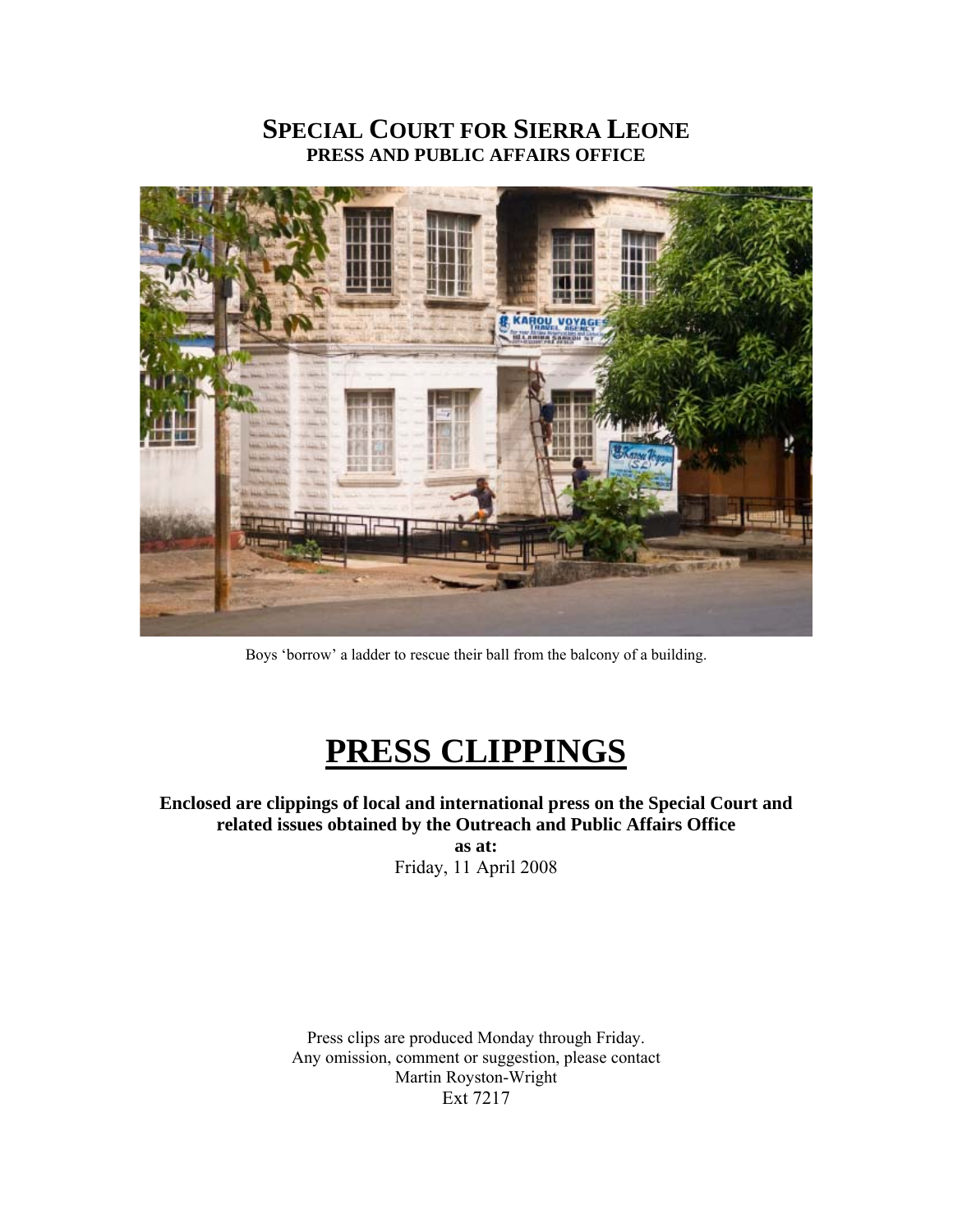| <b>Local News</b>                                                |             |
|------------------------------------------------------------------|-------------|
| As RUF Trial Continues TodayKabbah May Testify / Exclusive       | Page 3      |
| <b>International News</b>                                        |             |
| (Untitled) / BBC World Service Trust                             | Pages 4-5   |
| How Arms, Ammunition Were Supplied / The Analyst                 | Pages 6-9   |
| "No Intention to Harm Blah", Taylor's family / Star Radio        | Page 10     |
| Liberia ex-VP to Talk in Taylor Trial / Agence France-Presse     | Pages 11-12 |
| Rough Justice / BBC Focus on Africa Magazine                     | Page 13     |
| UNMIL Public Information Office Complete Media Summaries / UNMIL | Pages 14-15 |
| Liberia's Truth Commission Under Siege / Voice of America        | Pages 16-17 |
| Uganda Rebels Delay Peace Signing / BBC                          | Pages 18-19 |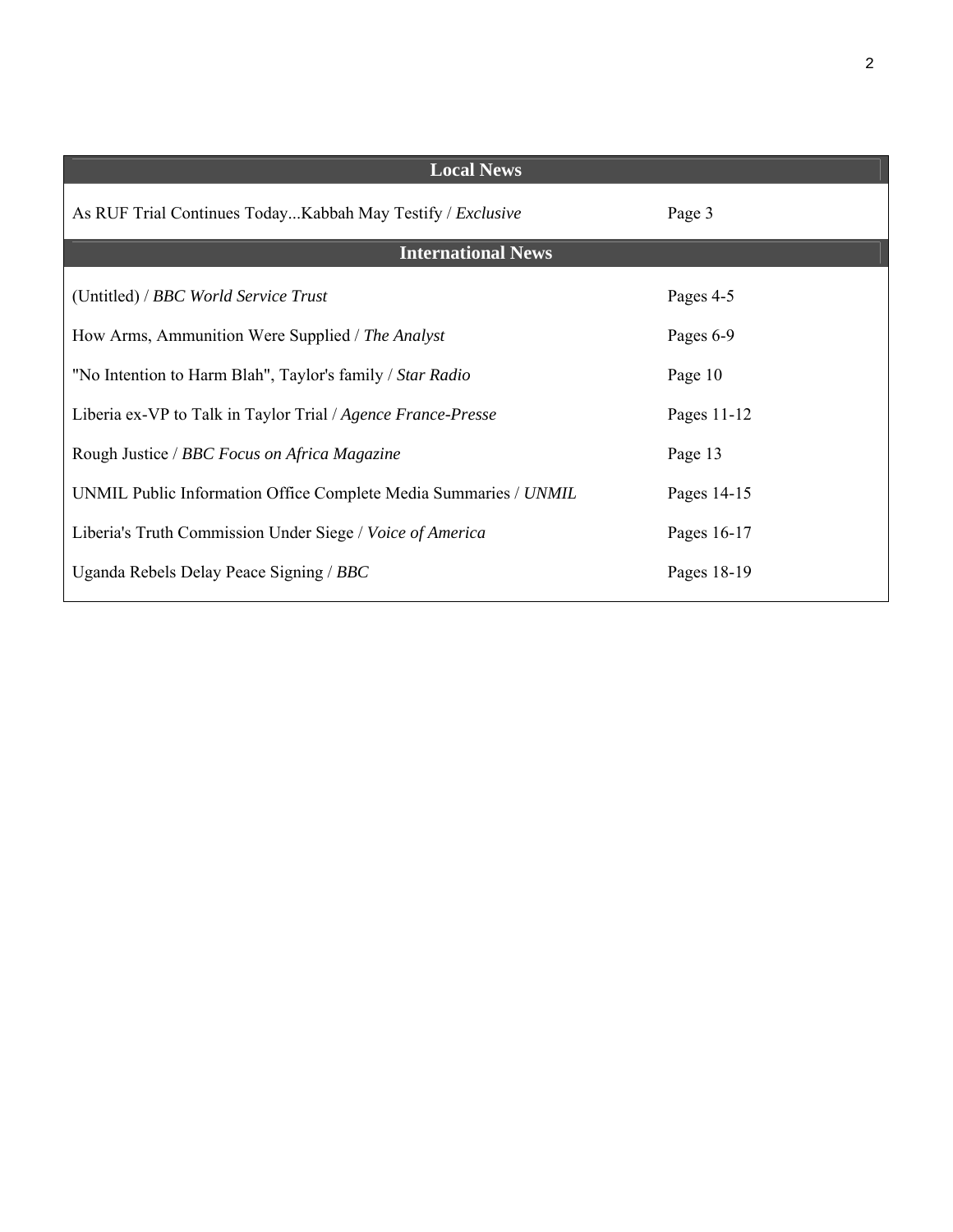Exclusive Friday, 11 April 2008



As the marathon trial of former Revolutionary United Front (RUF) fighters continues today, 11th April, 2008 at the Special Court Trial

**Chamber, former President** Alhaji Tejan Kabbah has been named by the former RUF Commander, Issa Sesay to testify in today's

trial session. The court is expected to round up its trials with Issa Sesay whose defense team was almost through in making its submission. It is however not clear whether or not the court would invite Kabbah to testify.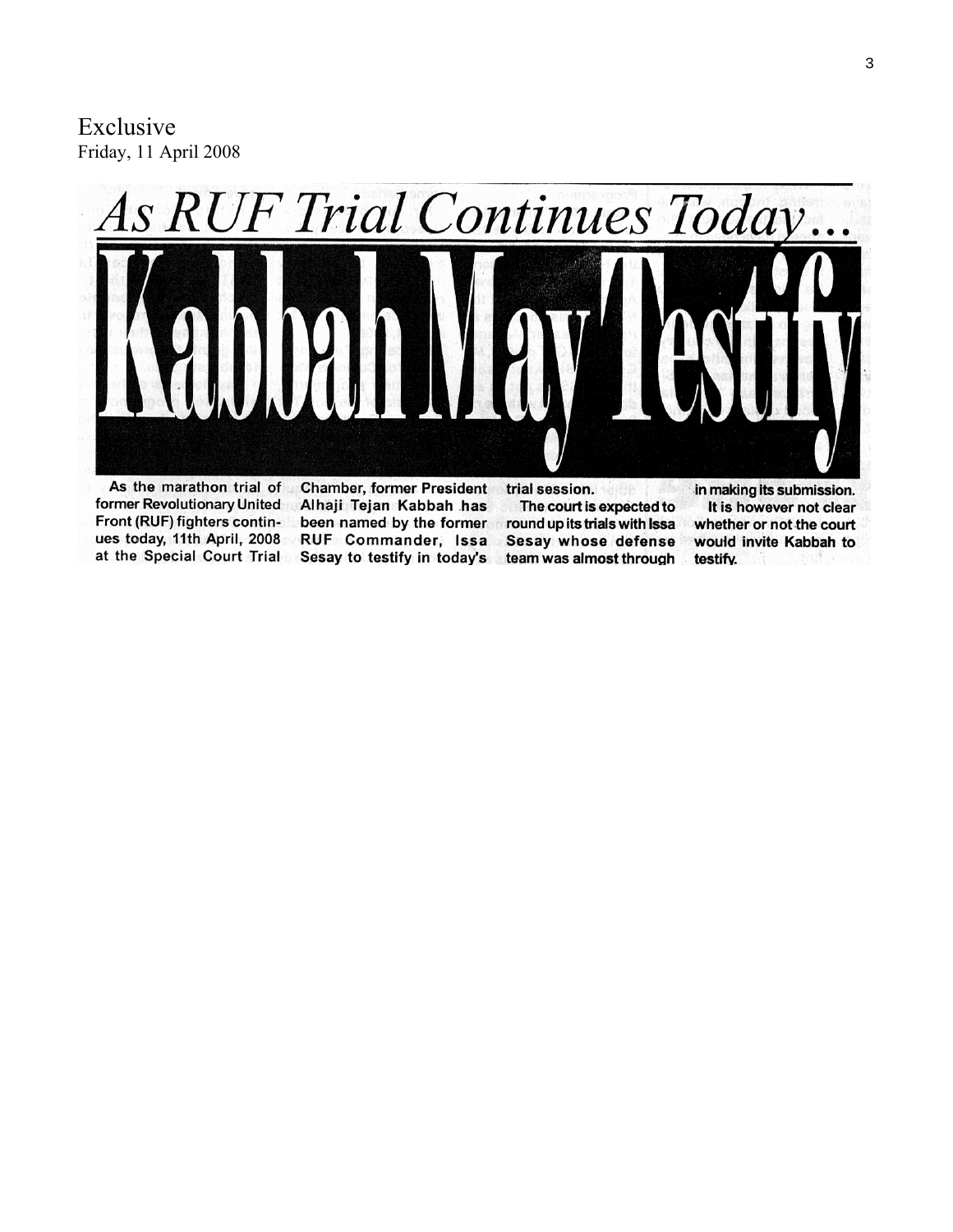## BBC World Service Trust

Wednesday, 9 April 2008

The Prosecution insider witness in the war crimes trial of former Liberian President Charles Taylor has been speaking of radio communication network and arm supplies allegedly between Charles Taylor and the RUF rebels.

Alphonsus Zeon reports TF1-516 named key personnel in the Taylor security network who secured and delivered arms to the Sierra Leonean rebels on behalf of former Liberian president for military attacks into Sierra Leone and Guinea.

ZEON: TF1-516, who said he was a radio operator during the days of the RUF rebels, said two communication stations were established in Monrovia.

TF1-516: ... Base 1. That was Benjamin D Yeaten's radio... And call sign 020 operated by Sky 1... After the Voinjama operation or I travelled together with Benjamin D Yeaten to Monrovia...This 020, it was located at the Executive Mansion Ground in Monrovia.

COUNSEL: ... there was some arrangement for the supply of material from Benjamin Yeaten. Is that right?

TF1-516: Yes, we remained in Gbarnga and he made that arrangement. It was very simple to relay and pass on information and you had the helicopter flying to his location.... The message was addressed to Joe Tuah, Network, and he was to contact Bulldog who was there to facilitate the movement of the helicopter to Gbarnga... Joe Tuah was a sort of administrator... For the Liberian government.

COUNSEL: And did the material arrive at Gbarnga?

TF1-516: Yes, sir.

COUNSEL: What material arrived there?

TF1-516: Ammunitions... By air... They landed to the airfield, those materials were put into the vehicles and brought to 50's house where we took off for the front line.

ZEON: He said two other stations on Taylor`s farm in Gbarnga and another in Voinjama, Lofa county linked stations in Sierra Leone from where RUF Commanders took instructions and coordinated the rebel operations.

TF1-516 said Taylor and personnel acting on his orders used the Liberian stations to coordinate arms, supplies and military attacks in to Sierra Leone and Guinea.

TF1-516: Benjamin D Yeaten and Momoh Gibba travelled to Gibba's house...In fact That day we were supposed to fly to Foya, he said, "I'm travelling," he said. "Get prepared. We are flying back to the front line today." I told him, "Yes, sir." He travelled with Momoh Gibba. After some time he came back on board that same vehicle... What I saw they were taking from the vehicle was rifles, AK rifles, and those rifles were referred to as multi-party. That same day we flew on board the helicopter to Foya and those rifles were put into two partitions. One was handed over to General Issa's men and that was taken to Sierra Leone and the other was left in Foya and those rifles were distributed to the combatants who were to attack Guinea.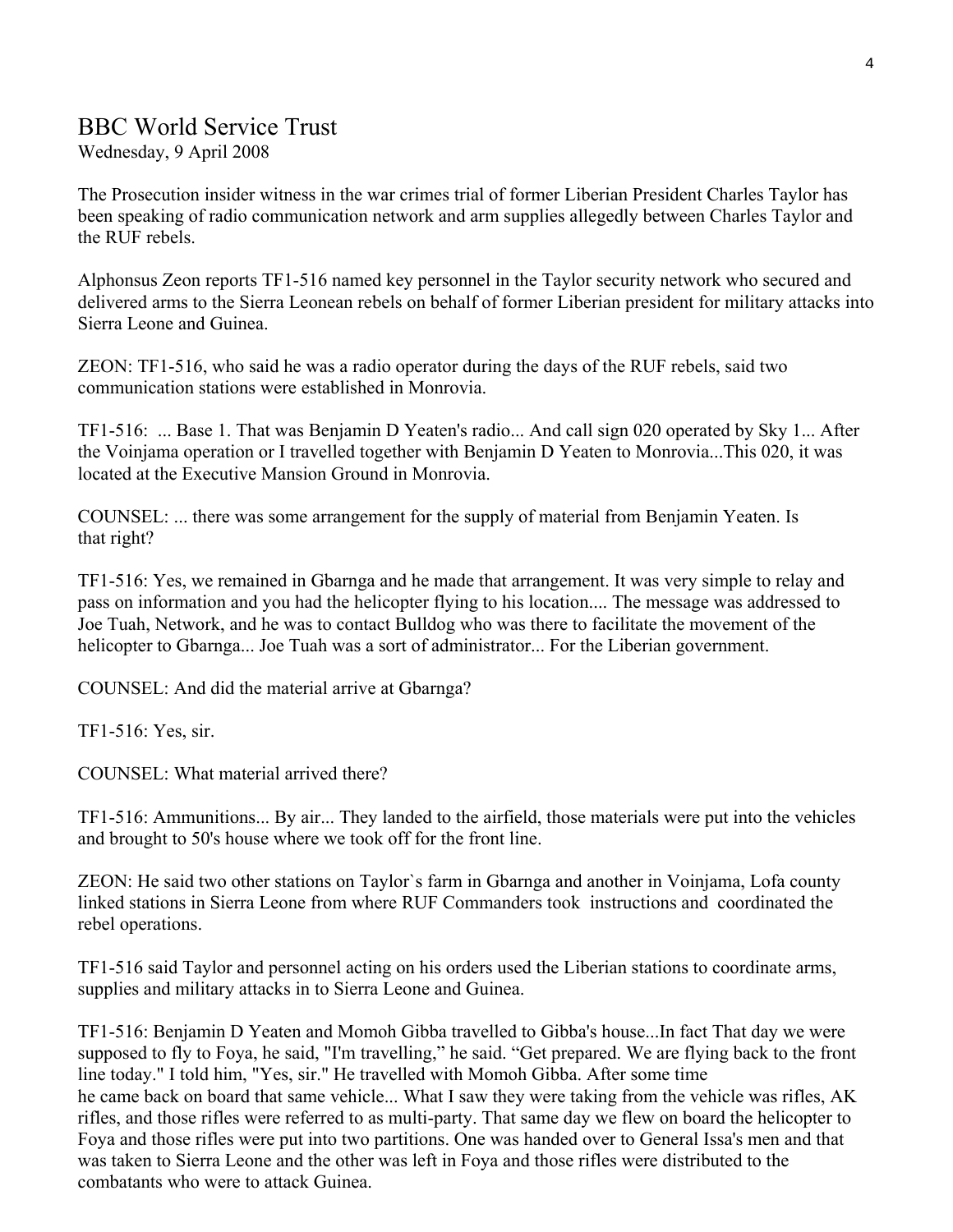ZEON: Prosecution lawyer Mohammed Bangura is expected to continue the direct examination of Witness TF1-516.

This is Alphonsus Zeon for the BBC World Service Trust and Search for Common Ground, reporting from Chamber II of the Special Court in The Hague.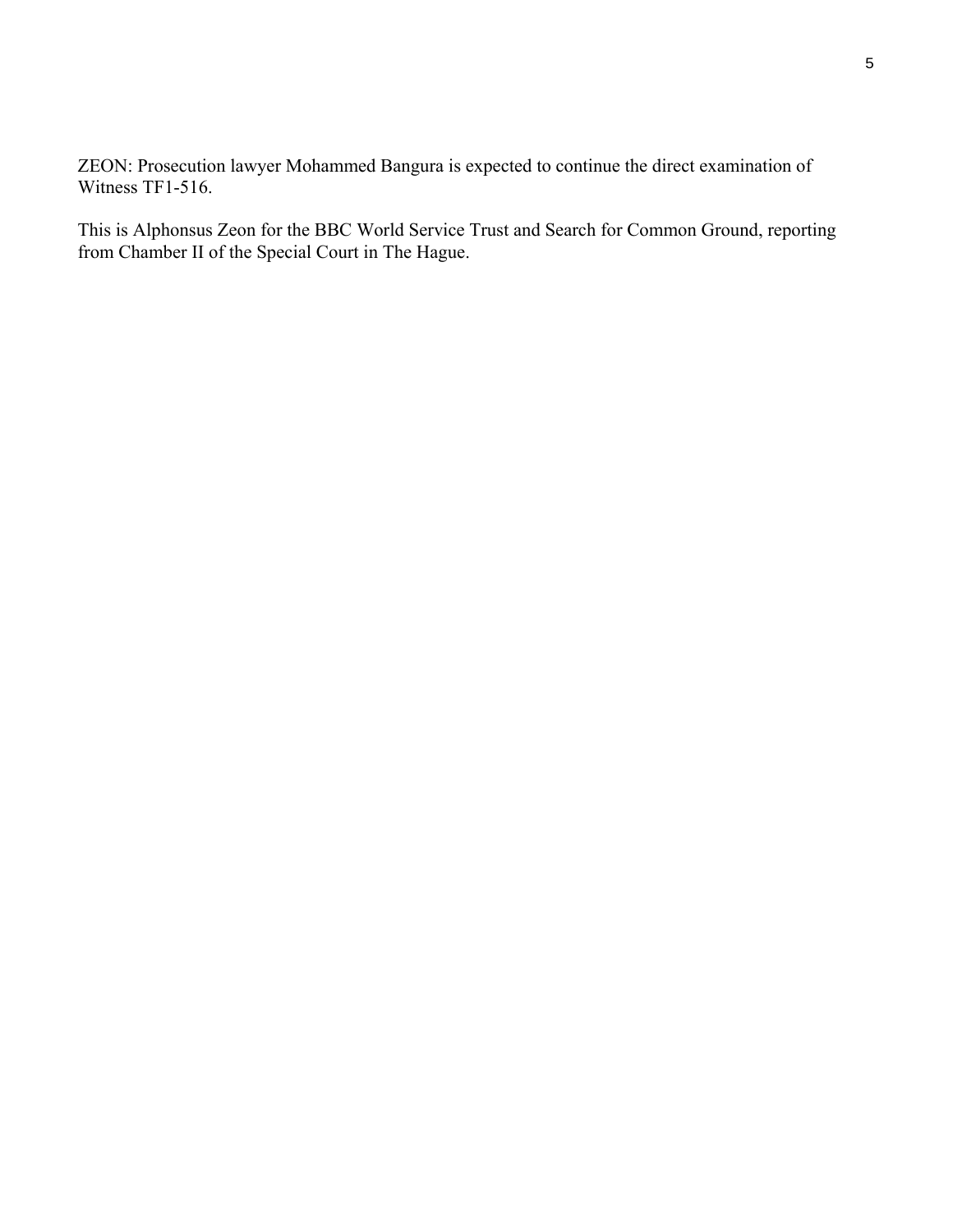## The Analyst (Liberia) Wednesday, 9 April 2008

#### **How Arms, Ammunition Were Supplied**

The week ended with prosecution witness Isaac Mongor still under cross-examination by the defense. Defense counsel Terry Munyard spent much of the morning asking about arms shipments from Libya and Burkina Faso, and seeking Mongor's aid in bolstering the defense contention that the Revolutionary United Front (RUF) received no arms or ammunition from Charles Taylor from 1993 to 1998.

However, Mongor insisted that an arms shipment to the RUF in 1998 had come from Libya through Liberia. Munyard sought to discredit this testimony. He spent the latter part of the trial day asking a series of unrelated questions. Supply of arms and ammunition to the RUF from 1993 to 1998.

Continuing where he left off recently, Munyard asked Mongor about an attempt by the RUF to buy arms in 1996. Mongor testified that RUF leader Foday Sankoh had told him after his return from signing the Abidjan Peace Accords that he had sent his adjutant, Jonathan Passawe, to Ghana to collect money for the arms and ammunition. Passawe spent the money for his own purposes and was afraid to return to Sierra Leone.

When Mongor said he didn't know from whom Passawe was to have received the money in Ghana, Munyard introduced a document purportedly signed by Sankoh (Mongor claimed it wasn't Sankoh's signature), which thanked a Libyan government official based in Ghana for past money for arms and ammunition, and requested 1.5 million US dollars more.

Mongor explained that although Passawe had spent the money for his own purposes (he would not say Passawe had "stolen" it), he had returned to Sierra Leone with Foday Sankoh following a meeting in Liberia after the signing of the July 1999 Lomé Peace Accord. Sankoh subsequently made Passawe the RUF's Secretary General.

With regard to another incident, Mongor confirmed telling investigators that Johnny Paul Koroma, the leader of the Armed Forces Revolutionary Council (AFRC), had contacted Taylor to request a connection in Libya for purposes of buying arms and ammunition. When Munyard suggested that Mongor, as a senior RUF commander, must have known that Sankoh had direct contacts with Libya, Mongor stated that he knew nothing about arms and ammunition from Libya.

At this point, Munyard confronted him with a prior statement to investigators in which he had told them that he understood an arms shipment by plane to the town of Magburaka in 1998 had come from Libya.

Asked how, then, he could have earlier said he knew nothing of supplies from Libya, Mongor replied that he knew nothing about arms from Libya for Sankoh and the RUF, but that the shipment to Magburaka had been for Johnny Paul Koroma and the AFRC. It had been arranged by Charles Taylor and the plane had first passed through Liberia. Mongor testified that he knew the arms came from Libya because Koroma had told him.

Munyard sought to discredit this claim, presenting Mongor with notes from a previous statement to investigators, which stated that Mongor didn't know where the plane came from, but he'd known that the RUF/AFRC were expecting materials from Burkina Faso.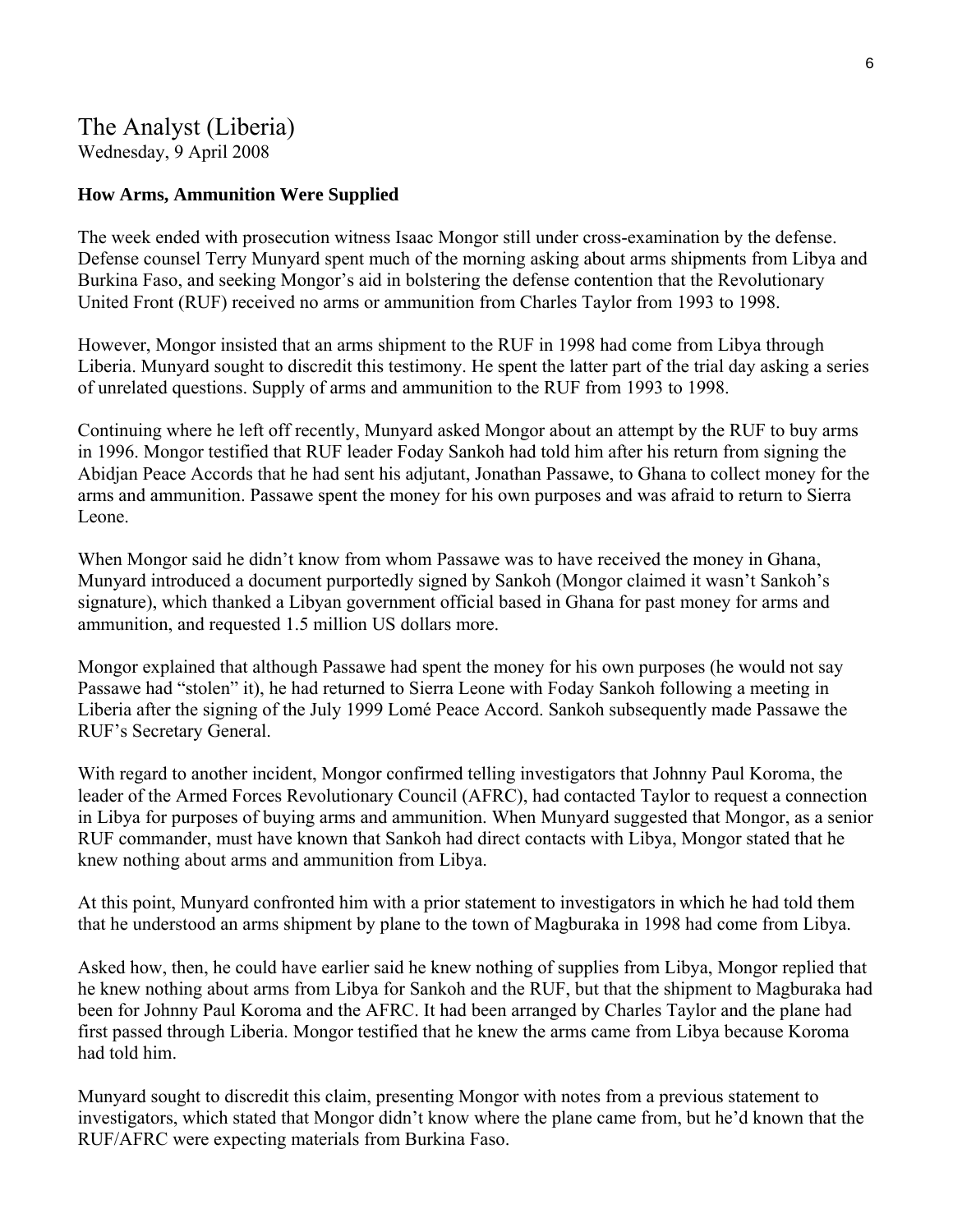Mongor claimed that the investigators had made a mistake in writing "Burkina Faso" instead of "Libya", and that for some reason it had not occurred to him to correct the investigator when the notes were read back to him.

Mongor confirmed telling investigators that he thought Ibrahim Bah (identified in previous testimony from several witnesses as a General in Taylor's NPFL) had been involved in arranging the air shipments of arms and ammunition from Burkina Faso and Libya, including the shipment to Magburaka.

Mongor testified that during the time of the AFRC/RUF junta (May 1997 - February 1998), he had accompanied Bah to Johnny Paul Koroma's house, where Bah and Koroma held a closed-door meeting. Koroma later told the assembled commanders that the two had made arrangements for arms shipments. After the AFRC/RUF was dislodged from Freetown in February 1998, Mongor said that new supplies arrived, but he didn't know whether they had come from Burkina Faso.

Munyard appeared eager to demonstrate that the AFRC/RUF maintained direct links with Burkina Faso, and recalled Mongor's earlier testimony about a trip by RUF commanders Sam Bockarie ("Mosquito") and SYB Rogers to Burkina Faso regarding arms. Mongor said that they had gone there at Taylor's urging, and that Taylor arranged for them to meet with the Burkinabe President (Blaise Compoaré).

While Munyard suggested that the large arms and ammunition shipment with which they had returned to Sierra Leone came from Burkina Faso as a result of this visit, Mongor said that this wasn't the case and that the visit had just been to establish the contact.

When Munyard sought to move to another topic, Judge Sebutinde interrupted to say that she wanted to hear the logical conclusion of this explanation: if the supplies hadn't come from Burkina Faso, where had they come from? Mongor said that Bockarie and Rogers had traveled back through Liberia and had received the arms and ammunition from Taylor. Loose ends.

Munyard then shifted to various issues at different periods of Mongor's account: Asked whether Bockarie and Taylor ever talked by radio, Mongor said they had. He said that field reports had not been sent directly by Bockarie, but given in writing to a radio operator who then encoded them.

He said there had been other discussions, however, and that after Bockarie had received a satellite phone, he also had used that to speak with Taylor. Munyard asked whether Mongor had ever overheard a radio discussion between Bockarie and Taylor. Mongor said he had, but said he couldn't provide any estimate for the number of times.

Munyard asked about Mongor's earlier testimony regarding a meeting he said had occurred in Voinjama, Liberia on the eve of the invasion of Sierra Leone in March 1991. Mongor had testified that Taylor came to that meeting of RUF and NPFL forces to speak with them. Mongor also said that Taylor called him into the house, where Taylor had thanked him for the job he'd done and told him to "keep the ball rolling".

Munyard confronted Mongor with notes from a previous interview with investigators, which stated that in the meeting with the troops, Taylor had not spoken specifically with Mongor, and that he had told the troops to "keep the ball rolling".

Mongor confirmed saying this to investigators, and explained that during the meeting with the troops, Taylor had not spoken with him directly - but only in the smaller conversation later. He said that Taylor had used the expression "keep the ball rolling" in both the larger talk and the smaller discussion, when he had addressed Mongor personally. Munyard suggested that the meeting had never happened. Mongor said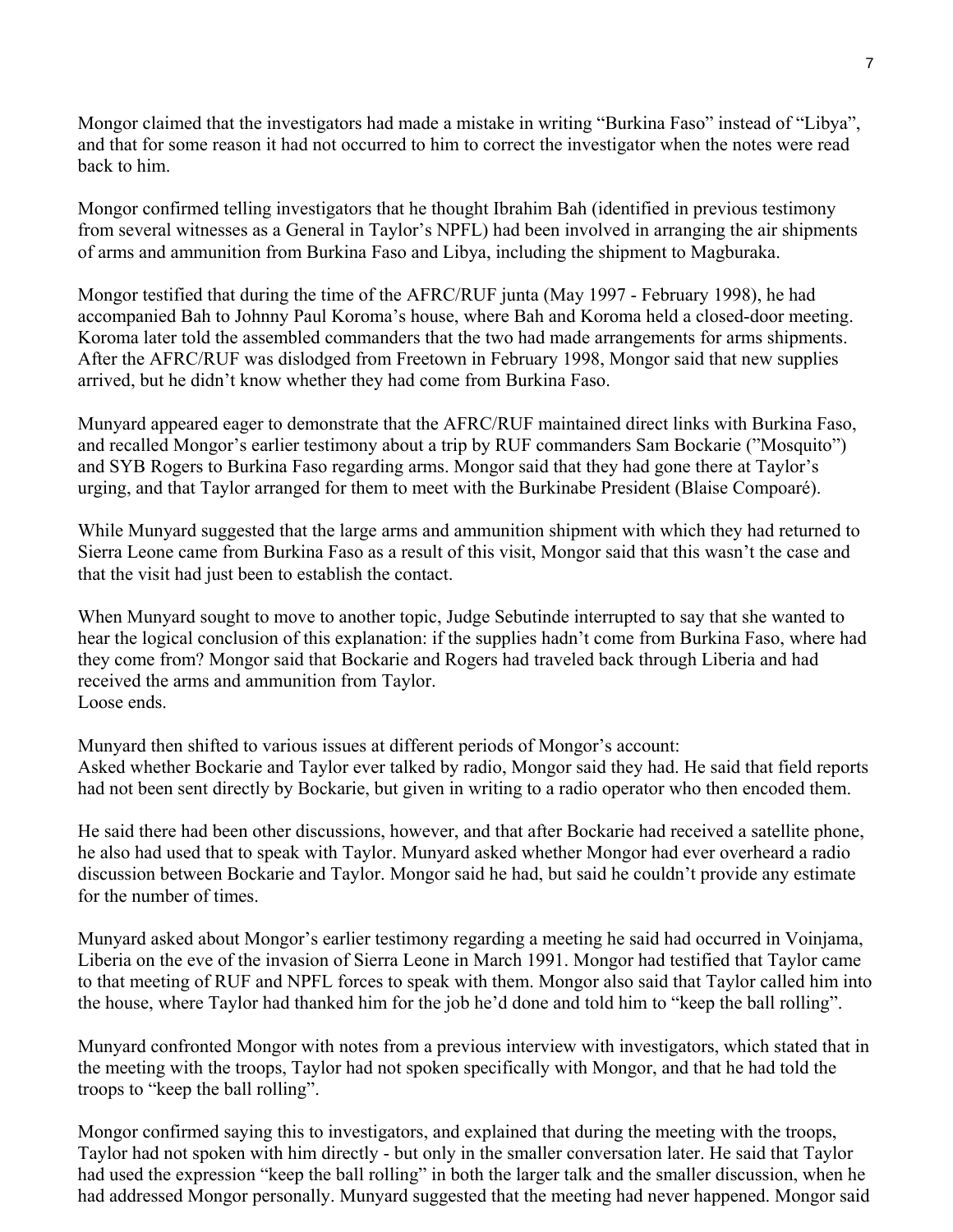it had, and that the troops had spent the night there before moving to Foya the next morning to enter Sierra Leone.

As he did yesterday, Munyard again asked about tension between the RUF and NPFL in 1992. Mongor confirmed that he had been injured at the time of the two operations against the NPFL: "Top 20″ and "Top Final". He received a cut to his head with a machete, saying he thought the NPFL fighters had meant to kill him, and then was detained in Liberia for three weeks.

At the end of that time, Mongor said his captors - some of them previously NPFL colleagues - told him that Taylor had called to order his release. Munyard expressed disbelief that NPFL men would have tried to kill Mongor if Mongor's claim were true that the head of the NPFL, Charles Taylor, really had been the one who had recruited him to train the RUF. Mongor replied that it was some members of the NPFL who tried to kill him, not the organization.

Mongor confirmed that prior to these "Top" operations; Sankoh had ordered him arrested for a time because they had been interested in the same woman. It was after his release that Mongor himself organized "Top Final".

Munyard returned to a topic raised yesterday: Mongor's participation in a massacre of civilians at the village of Sandiaru.

He asked Mongor whether he had given an order to the survivors that they should not bury the dead, but rather throw the corpses into the bush. Mongor said he didn't recall giving that order. Munyard then suggested that Mongor had received the nickname "Tombolo" after the massacre, roughly meaning "someone who can destroy a whole family". Mongor said he never had that nickname.

Munyard asked about the village of Giema, and whether the RUF had treated civilians there "like bush animals": beating them, keeping them in cells and forcing them to work. Mongor said he hadn't been the commander there, but had only gone there occasionally to visit his wife and children. He said that the RUF forced civilians in Giema to work for them, but that he had never seen any beatings there.

Asked whether Foday Sankoh had used a special name for him, Mongor said Sankoh simply used his given name, Isaac. Munyard asked whether Sankoh had ever called him "Papay" or "Uncle", and Mongor answered "no, never".

Asked about aspects of his account of fighting with the NPFL before the war in Sierra Leone, Mongor said that the town of Bong Mines had been captured from his group by Prince Johnson's faction (the Independent NPFL), but could not say how long the NPFL had held it before this happened - only agreeing it had been "several days".

He said he could give no estimate of when the NPFL had captured Bong Mines or reached the Coca Cola factory on the edge of Monrovia. Jumping forward to 2002, Munyard returned to Mongor's testimony that an RUF delegation sent by Issa Sesay to Taylor to seek campaign funds ahead of pending elections in Sierra Leone (during disarmament, after fighting had ended) had been arrested, returning with nothing.

Munyard consulted with Taylor, who appeared highly interested in the proceedings, then asked whether Mongor was aware that Taylor had given the delegation 150,000 US dollars for the 2002 elections, and that nobody had been arrested. Mongor disputed this.

Munyard asked whether Mongor had been aware that the Sierra Leonean government of Ahmed Tejan-Kabbah had recruited child soldiers during the war, but Mongor insisted he knew nothing about the national army.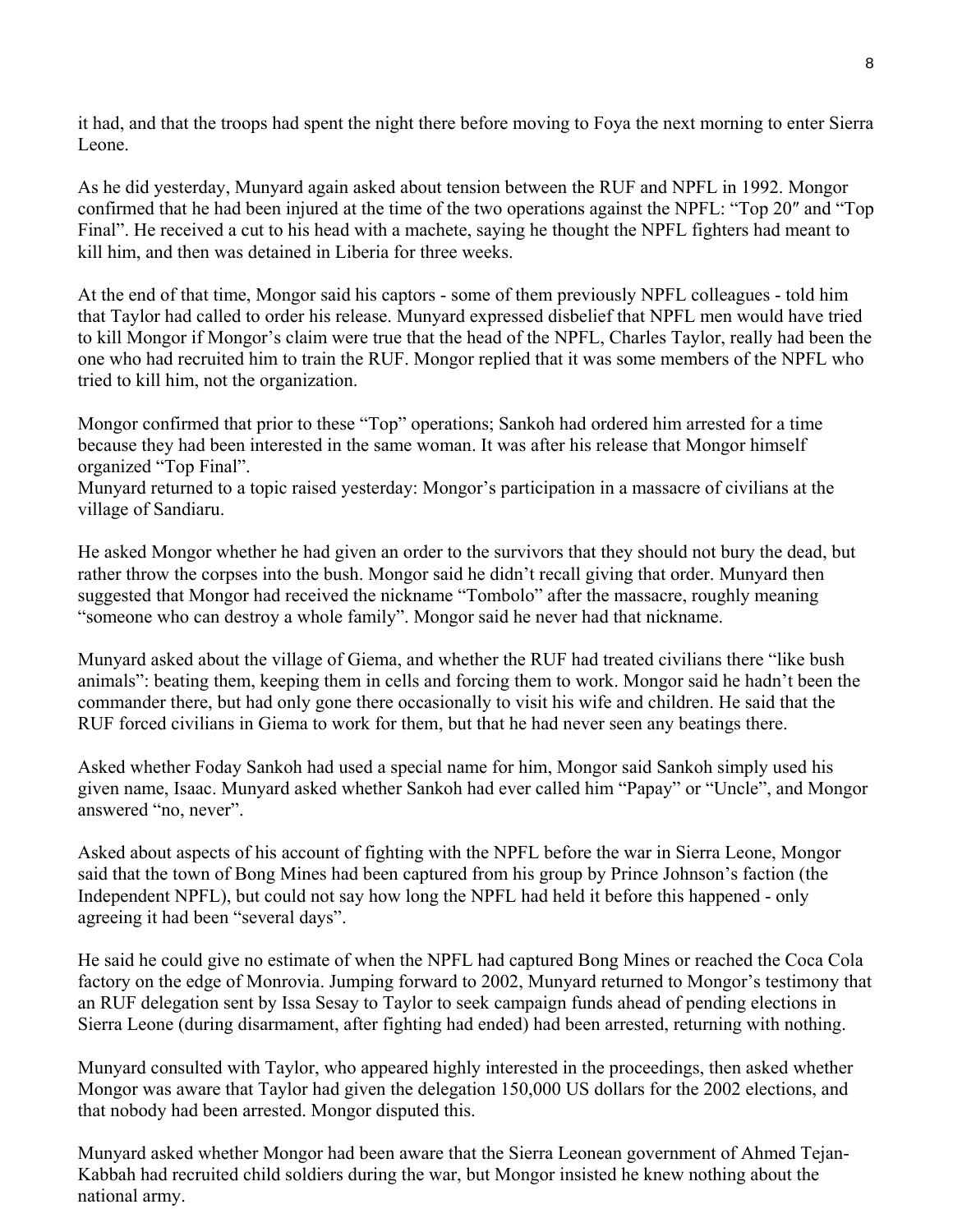He said he had never seen a child soldier opposing him in the field. Munyard then asked whether he had ever seen that ULIMO put human heads on sticks. Prosecutor Nick Koumjian objected that it was irrelevant to the case whether other parties had also committed crimes.

Munyard said he simply wanted to know whether this was common practice in the region and Judge Doherty allowed the question. Mongor said he hadn't been aware of ULIMO placing heads on sticks.

Asked whether Sankoh and Taylor had really maintained contact from the beginning of the war to the time Taylor became president, as Mongor had testified, Mongor said they had. Munyard expressed doubt, given the bloody "Top" operations in 1992 that pitted the RUF against the NPFL. Mongor said that Sankoh and Taylor were friends and that only death could end that friendship. Munyard asserted that Mongor was wrong - that there had been no communication between Sankoh and Taylor from 1992 until Taylor's election.

Mongor did agree that there had been a disruption in their communication in 2000, but that this had been restored before Mongor's own arrest in Sierra Leone in May 2000 (which he earlier testified had preceded Sankoh's arrest by a day). Munyard suggested that the contact had been renewed because Taylor was making an attempt to free UN hostages from the RUF. Mongor said he did not know about that.

Munyard concluded the day by suggesting that the AFRC and RUF had had a tense relationship from the start of their joint rule following the May 1997 coup.

The defense seemed particularly eager to establish this, and Munyard asked about several angles: whether the AFRC high command had treated RUF commanders equally; whether there were two separate command structures; whether Johnny Paul Koroma said that some members of the RUF were plotting to overthrow him; whether the organizations had separate supplies of arms and ammunition; whether during the February 1998 intervention by ECOMOG, the AFRC command had abandoned the RUF to fight; whether members had felt loyalty to their original organizations; and whether Bockarie had ever expressed dissatisfaction with the AFRC or hostility toward its leaders. Mongor provided no satisfaction to the defense on any of these accounts.

He insisted that the two organizations had worked well together in an integrated command and had shared supplies. He denied knowledge of any tension, suspicions or resentment between the groups. Of Bockarie, Mongor said "he was also part of the AFRC". The cross-examination of Isaac Mongor will resume on Monday morning at 9:30.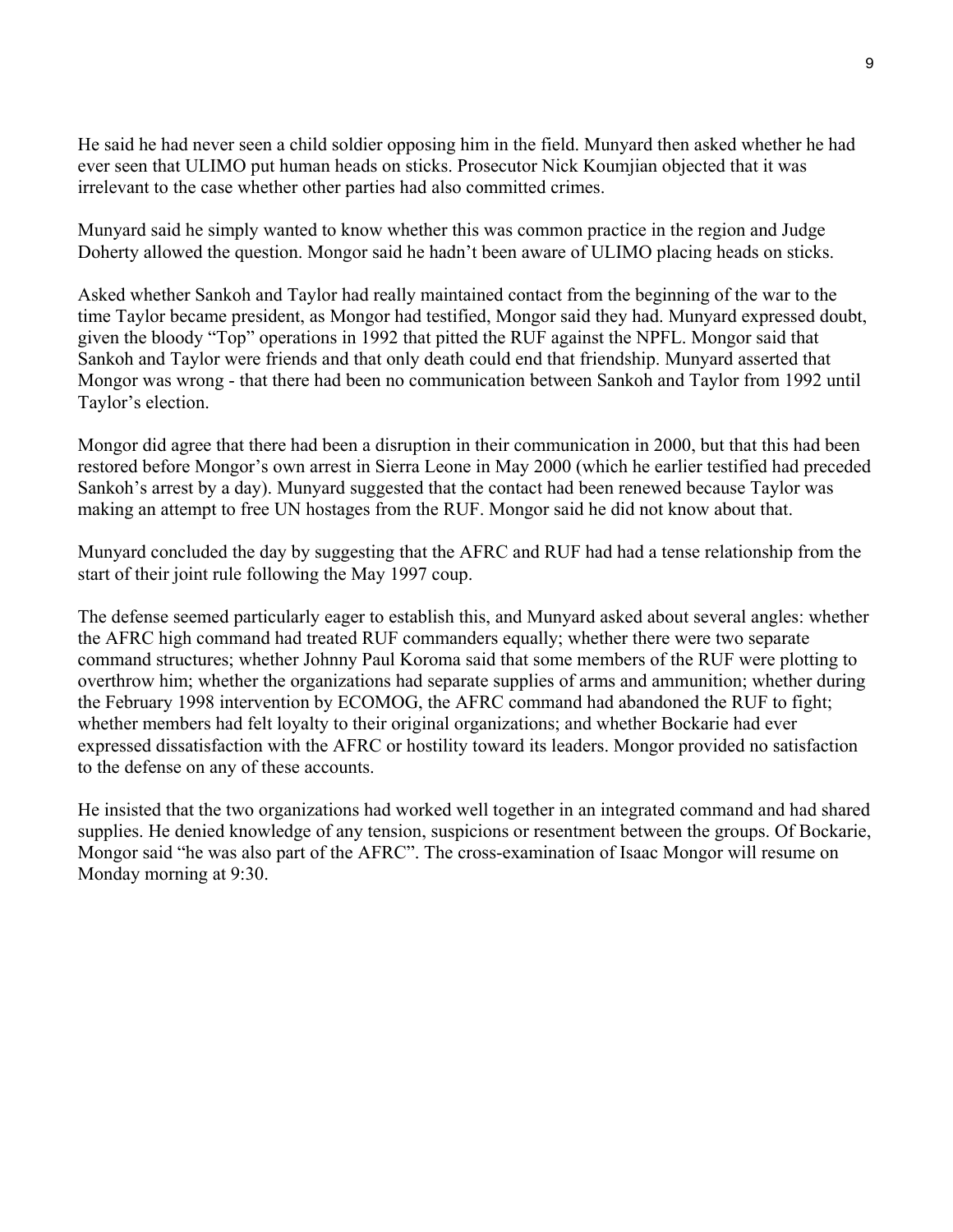# Star Radio (Liberia)

Thursday, 10 April 2008

## **"No intention to harm Blah", Taylor's family**

Written by Wellington Geevon Smith

The family of detained former President Charles Taylor says it has no intention to harm former President Moses Blah.

The spokesman for the Taylor family also dismissed report that Taylor's associates and sympathizers were planning to set Mr. Blah's car on fire.

Mr. Sando Johnson clarified that the Taylor family wholeheartedly welcomes the decision for Mr. Blah to testify in The Hague.

Mr. Johnson said the family believes Mr. Blah would speak his conscience and whatever he says in court would be a welcomed development.

Mr. Johnson alleged he has repeatedly turned down an invitation to visit Mr. Blah because the former President has become a prosecution witness.

Former President Blah said he has been subpoenaed by the UN-backed Special Court sitting in The Hague to testify in the trial of detained former President Charles Taylor.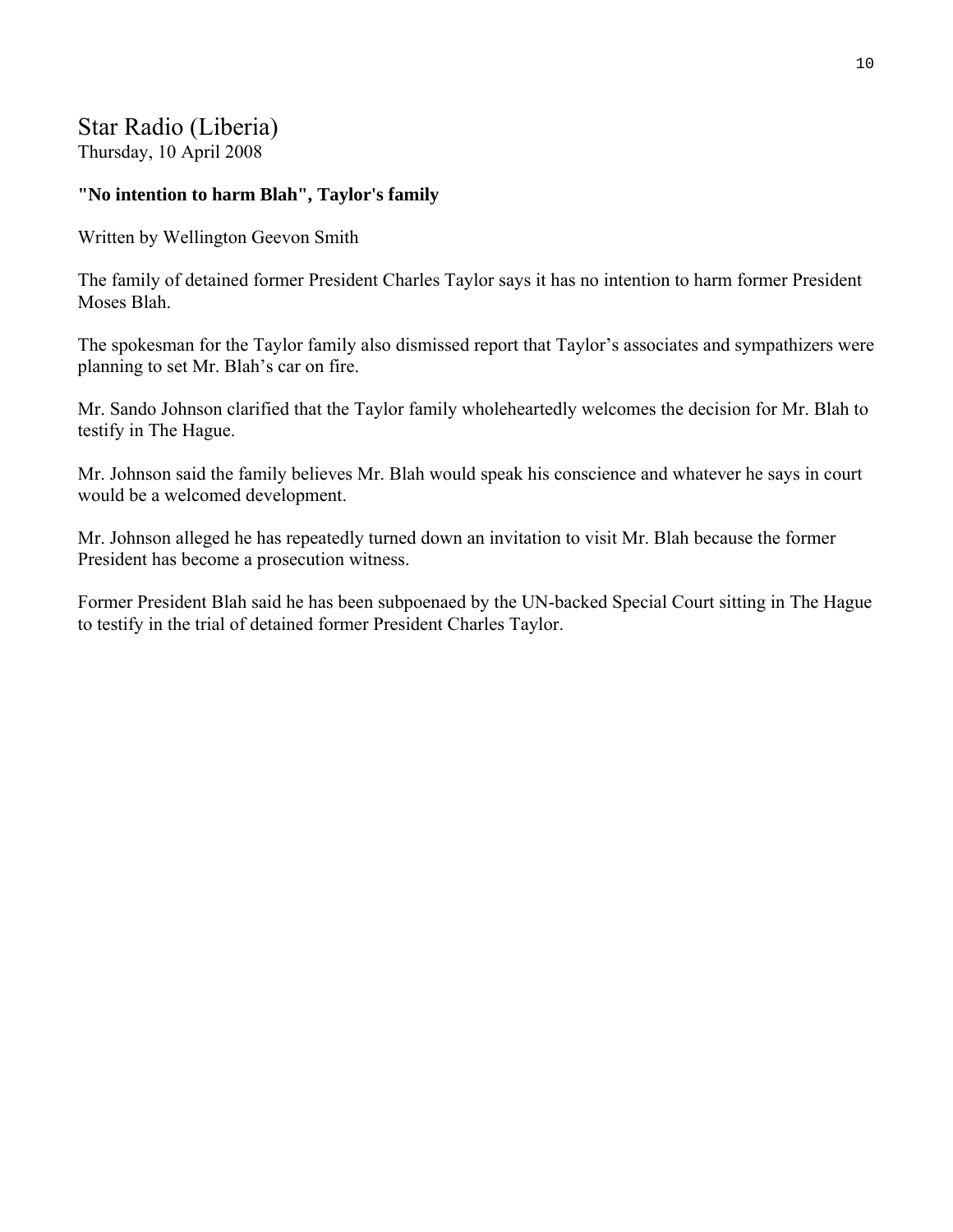# Agence France-Presse

Tuesday, 8 April 2008

**Liberia ex-VP to talk in Taylor trial** 

MONROVIA - Liberia's former vice president Moses Blah said that he has been called to testify in the trial of Charles Taylor, the first African leader to face an international tribunal for war crimes.

Blah said the United Nations (UN) Special Court for Sierra Leone, which is trying Liberia's ex-president Taylor in The Hague for his alleged key part in a brutal civil war in the neighbouring country, had sent him a subpoena for April 14.

"I will speak the truth. This is why I am surprised that some people are worried that there is the possibility of me testifying," said Blah, who served as vice-president under Taylor and then briefly took over when he was ousted.

Blah said that he would tell the court in The Hague about the death of Sam Bockarie, who in 1988 and 1989 led Sierra Leone's Revolutionary United Front (RUF), a brutal force that waged a civil war at a cost of 120,000 lives.

Taylor came to power in Liberia as a warlord in a brutal conflict, but was toppled and forced into exile in Nigeria in 2003 by the combination of a rebellion against him and international pressure.

However, he is on trial in The Hague for what the prosecution presents as a key role in supporting and controlling the RUF, which ravaged Sierra Leone from 1991 and 2001.

Taylor allegedly funded and armed them in exchange for diamonds and other resources, while rebels terrorised civilians by cutting off arms, legs, ears and noses, leaving thousands of people mutilated.

Blah linked Bockarie's death to Taylor's then chief of general staff Benjamin Yeaten.

"The night of the killing of Sam Bockarie I saw Benjamin Yeaten. And other groups were travelling and they stopped in my village. I asked them 'Where are you guys going with such a huge convoy?' Sam Bockarie was among them, his wife also was there," Blah told journalists.

However, he gave no further details of that night, stating only that he would go to The Hague, where Taylor is on trial on 11 charges of war crimes and crimes against humanity in Sierra Leone, all of which he denies.

Blah was head of state for about two months after Taylor went into exile in Nigeria, then he handed over in October 2003 to interim president Gyude Bryant, who oversaw a transition to democratic rule in 2006 under elected President Ellen Sirleaf Johnson.

Lawyer John Richardson, who heads a legal team defending Taylor, on Saturday welcomed reports that Blah could be called to testify before the tribunal in The Hague, which has heard a grisly series of accounts of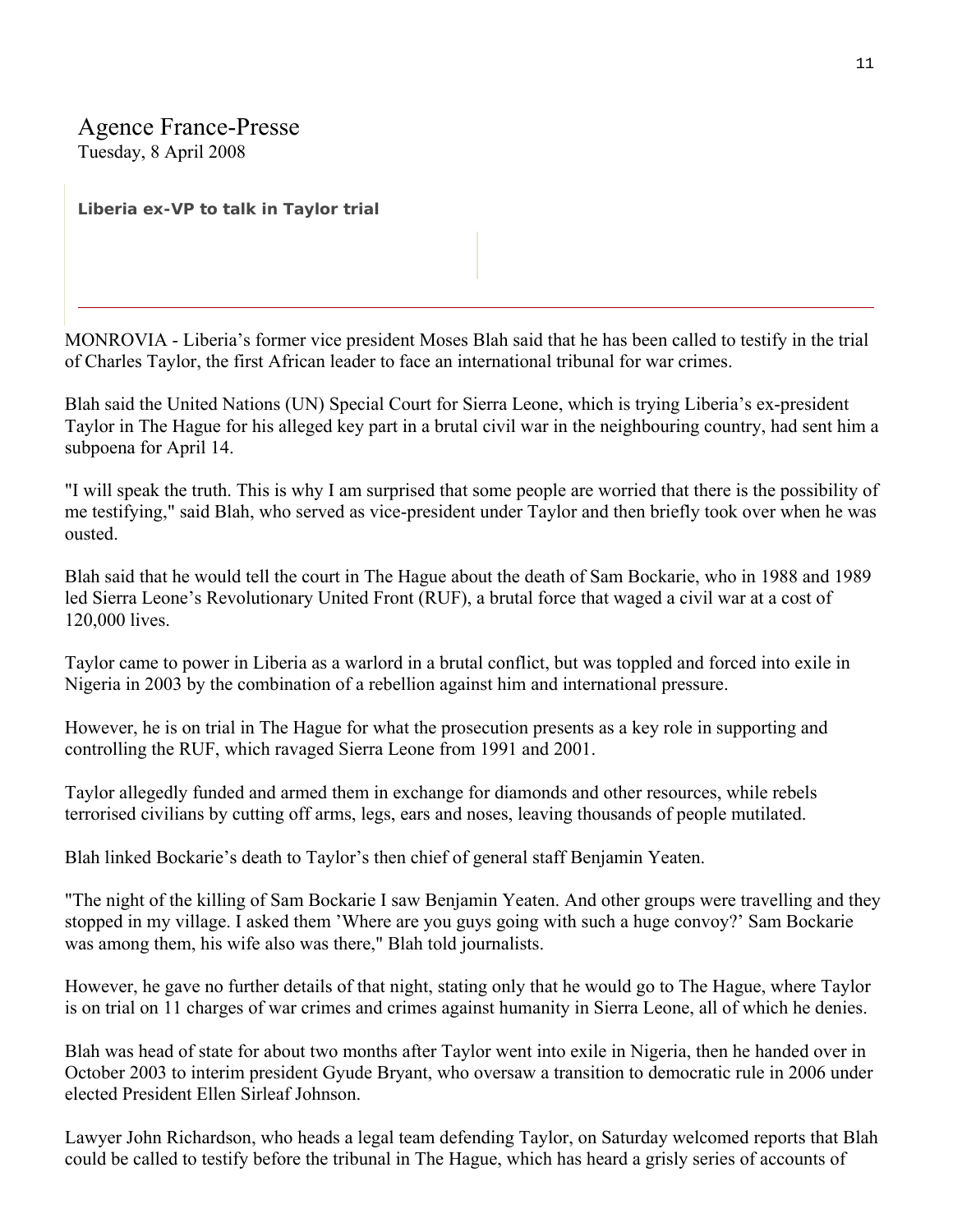atrocities from prosecution witnesses.

"If this is the truth, we will welcome it," Richardson said, describing Blah as "a credible individual, someone who comes from what we will say is a close range circle (and who) knows."

"Having seen the parade of non credible witnesses that the prosecution has lined up claiming they are insiders, we believe that the vice president of president Taylor... going to testify will open up and allow Liberians to share all things."

Taylor's trial before the UN-backed Special Court for Sierra Leone was moved from Freetown to The Hague because there were fears his presence in the African country could destabilise the region.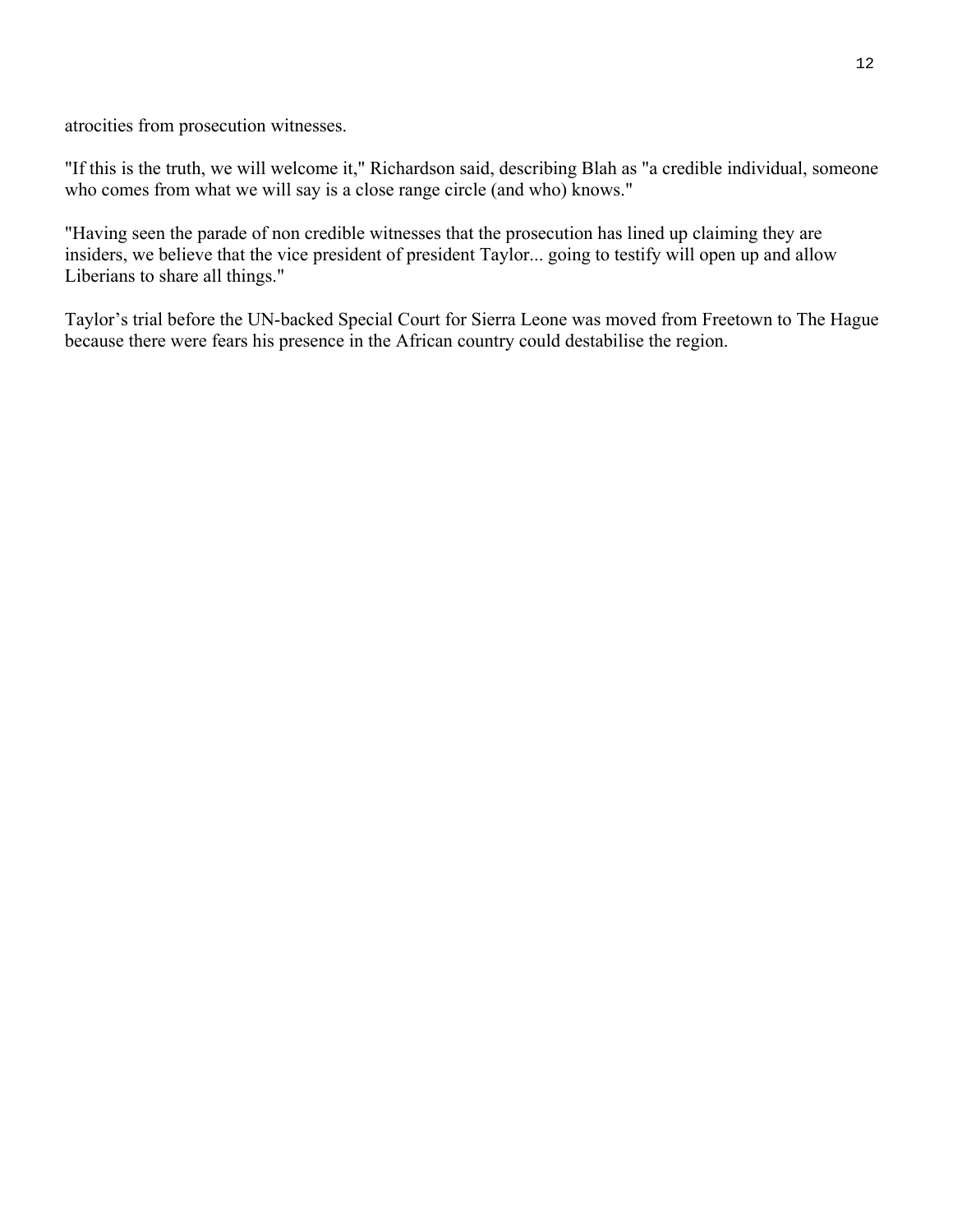## BBC Focus on Africa Magazine April-June 2008

# DAMIAN ZANE **Rough Justice**

It was an unfair match from the start.

On the one side there was a highly educated and combative British lawyer - part of the defence team for Liberia's former president, Charles Taylor. On the other side there was a Sierra Leonean pastor, who described himself as a simple country man.

This was the cross examination of the prosecution's first victim witness in Taylor's war-crimes trial.

The pastor, Alex Tamba Teh, had earlier testified to witnessing atrocities during Sterra Leone's civil was He described, amongst other things, seeing the limbs of a boy being hacked off. The boy was then thrown into a pit latrine and left to die.

For me, hearing Pastor Teh's testimony was the point at which the trial of Charles Taylor began to make sense. Taylor was forced to sit and listen to descriptions of horrific acts that he is being accused of having a link with. He is pleading not guilty

Stephen Rapp, the chief prosecutor at the Special Court for Sterra Leone, says that he feels responsible for making rure that the victim's voice is heard.

The prosecution wants the victims to take centre stage. And it is interesting to see the way the courtroom in The Hague is laid out. Charles Taylor is not the centre of attention. He is not sitting on a mised dais - rather, he is tucked behind his lawyers. It is the witnesses who are in the middle.

But when defence lawyer Andrew Cayley stood up and began to test the evidence, my perception of what the trial was about changed.

Pastor Teh's recollection of events was questioned lineby line. At one point the witness had said he had seen helicopters with Liberian markings landing in Sterra Leone and unloadingweapons. But the court heard have the pastor had given different versions of this story at different times.<br>"I know what I saw," Pastor Teb shouted, losing his

hemipes: The presiding judge, Julia Ssebutinde, told the witness

to calm down. Cayley then started questioning why Pastor Teh had a history of changing his name, Again the witness ralsed his voice and this time the lawyer said, "The judge reminded you to keep calm and simply answer the



36 BBC FOCUS ON AFRICA

The whole point was to cast doubt on the credibility of Pastor lich. It made for uncomfortable viewing. I wondered why a victim should be subjected to this. But on reflection, the feelings of the witnesses are not the prime concern.

The special court is not overseeing a reconciliation process. The courtroom is not the space for victim and perpetrator to meet and come to an understanding.

In fact, it is the defendant, in this case Charles Taylor, whose needs are most important.

letternationaljustice has adopted the adversarial system. of prosecution various defence, rather than having a panel of judges investigating a case. According to Elise Keppler, a specialist in this field for the advocacy group Human Rights Watch, vigorous cross examination is vital to this process.

"Of course the trial needs to be conducted fairly and effectively," she says, "and as part of that it means treating witnesses with dignity and respect.

"It must also ensure that Mr Taylor is presumed innocunt and has all the benefits of the rights of the accused under international law. That includes having counsel who can really test the allegations put forward."

The point is that in an international court, just as in any other court, guaranteeing a fair trial comes before any other consideration. This means that victims who come to testify will always be given a difficult time.

Justice, in its broader sense, might

be about righting a wrong or rebe about righting a wrong or re-<br>establishing a moral order. And "Victims who come certainly prosecutors at international trials hope that the process to testify will will net as a deterrent for others. But whilst a trial is ongoing, it is always be given a

only what occurs in the courtmoon that important and the credibility  $difficult\ time"$ of the process rests on it being fair to the defendant.

It is vital to grasp this as 2008 is an important year for international justice and the way it works for Africa.

Charles Taylor is the first African former head of state to go on trial in an international court and later this year. DR Congo militia leader, Thomas Lubanga, is set to be the first ever defendant in a trial run by the International Criminal Court (RCC).

In fact, when it comes to the ICC, it is only Africans who have so far been indicted.

But the courtroom is not the place where the victims can find solace.

The ICC's chief prosecutor, Luis Moreno-Deampo, admits as much when he says that "national proceedings and other accountability mechanisms nemain essential for the purpose of achieving comprehensive solutions"

Meanwhile, where does this leave the victims who have come to testify?

Pastor Akes Tamba Teh is now back in his home in the east of Sierra Leone. My hope is that he was not too bruised by his brush with the lawyers, and the psychological support that the court offers has helped him cope with his memories.

Damian Zane is a serior producer in the BBC African Service and a former editor al Focus on Africo magazine. He recently reported on the apaning of the Charles Taylor trial in The Hague

1 3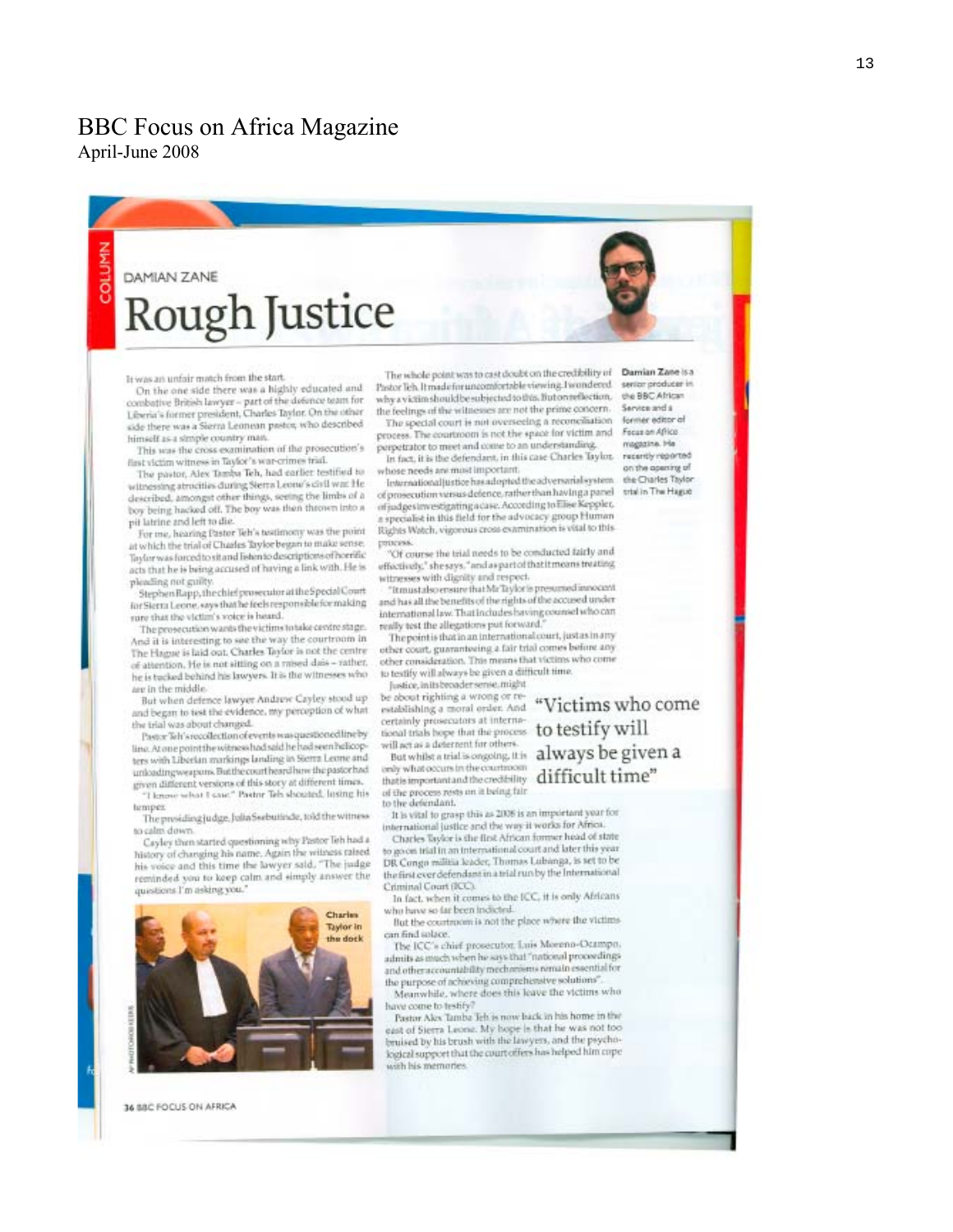

United Nations Mission in Liberia (UNMIL)

## **UNMIL Public Information Office Complete Media Summaries 10 April 2008**

*[The media summaries and press clips do not necessarily represent the views of UNMIL.]* 

#### **Newspaper Summary**

#### **President Sirleaf Breaks Grounds for a Park in honour of Alan Doss**

(The News, The Informer, National Chronicle, Heritage)

- President Ellen Johnson Sirleaf has paid tribute to the former Special Representative of the Secretary-General to Liberia, Alan Doss for his contribution towards setting Liberia on the path to national recovery. Speaking yesterday when she broke grounds and planted trees for the construction of a peace park in honour of Mr. Doss, the President commended the UN for their resolve in putting their personal contributions into the project.
- Earlier, the Special Representative of the Secretary-General to Liberia, Ellen Løj said Mr. Doss played a critical role in building the political and social structures in the country following the war. Ms. Løj said the groundbreaking ceremony for the establishment of the "Peace Park" symbolizes UNMIL's commitment and support for the rebuilding and prosperity of Liberia.

#### **Traditional Leaders Warn Government on Kendeja Issue - Foresee Trouble**  (Heritage)

- The leadership of the National Traditional Council of Liberia has called on government to stop further construction works on the construction of a four-star hotel by the Robert Johnson Group of companies at the site of the National Culture Centre in Kendeja. The head of the Council, Chief Zanzar Kawar said the government failed to inform the traditional leaders about the leasing of the place and warned of dangerous consequences if government ignores the warning.
- Chief Kawar said though they support development initiatives, there should be consensus when it comes to the culture. Contrary to Dr. Bropleh's statement, he said Liberia's culture was imbedded at Kendeja as a lot of rituals were performed there.

#### **Cultural Ambassador's Musical Jamboree Suffers Setback…. Venue to be closed**

(The News, The Analyst, The Monitor, The Inquirer, Liberian Express)

- The media reports that Cultural Ambassador, Juli Endee says the musical concert by local musical artists and the Crusaders for Peace set to take place on Tuesday, April 15, 2008, would go ahead as scheduled contrary to wide spread information that the concert has been suspended. The artists had organized the show with the aim that they would raise awareness and sensitize the public on the effect of the deadly HIV/AIDS, violence against women as well as how small arms proliferation can be controlled across the country.
- The musical concert however coincides with the performance of the Senegalese Musical Star, Akon, something which has reportedly sparked tension between the organizers of the two shows. Speaking to the press yesterday at the Crusader for Peace Village in Monrovia, Ambassador Endee alleged that some invincible hands were trying to undermine the show of the local artists and the women of Liberia planned for Tuesday. She said the show would go on as planned at the ATS contrary to information that it has been suspended.

## **Radio Summary**

**Local Media – Radio Veritas** *(News monitored today at 9:45 am)*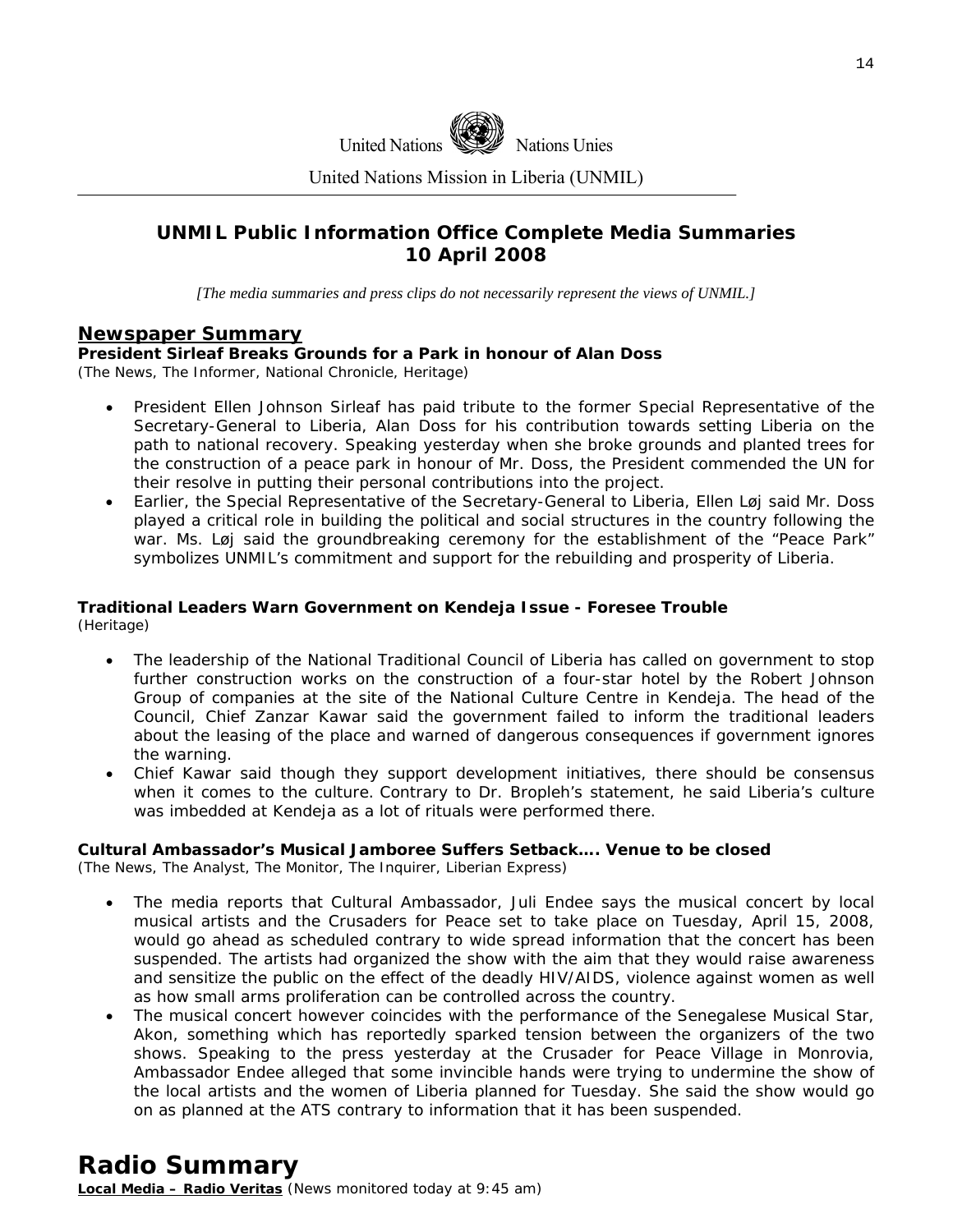#### **President Sirleaf Dismisses Assistant Information Minister Quiee**

- An Executive Mansion release issued in Monrovia yesterday said President Ellen Johnson Sirleaf has relieved Assistant Minister for Culture, Jailee Quiee of his position pending an investigation and audit of the transaction relating to the school facility at the Kendeja community.
- On Tuesday, President Sirleaf blamed Information Minister Laurence Bropleh for "misleading" her in connection to the building project and said as a consequence of this "head will roll" at the Ministry.

*(Also reported on Star Radio, Truth F.M. and ELBC)* 

### **DEA to Burn LD\$3M Drugs in Kakata, Margibi County**

- The Drug Enforcement Agency (DEA) in Kakata, Margibi County will this Friday burn over 1200 kilograms of marijuana seized in the county.
- The local DEA commander, Francis Daypay put the value of the drugs at over LD\$3 million which were seized from smugglers and traffickers over the past six months.

*(Also reported on Star Radio, Truth F.M. and ELBC)* 

#### **Health Authorities Begin New Health and Social Welfare Policy Document**

- Health Ministry authorities have started the process to produce a new health and social welfare policy document for Liberia.
- Deputy Health Minister for Social Welfare, Joseph Geebro said the document would address in critical terms all social welfare related matters and also seeks to monitor and regulate the activities of various welfare institutions in the country.

*(Also reported on Star Radio, Truth F.M. and ELBC)* 

 **\*\*\*\***

#### **Star Radio***(News culled from website today at 09:00 am)* **President Sirleaf Breaks Grounds for Alan Doss Park**

#### **Liberian refugees Appeal for release of Colleagues**

- Liberian refugees in Ghana have appealed to the Government of Liberia to intervene for the release of 22 Liberian refugee women they claimed are in detention.
- The females were among nearly 1000 Liberian women held in isolation by Ghanaian authorities.
- Ghanaian immigration authorities picked the 22 Liberian women from the group and they have been in detention since March 31 alleging that they were living in that country without proper document.
- They appealed to government to intervene for the Ghanaian government to either deport the female refugees or release them.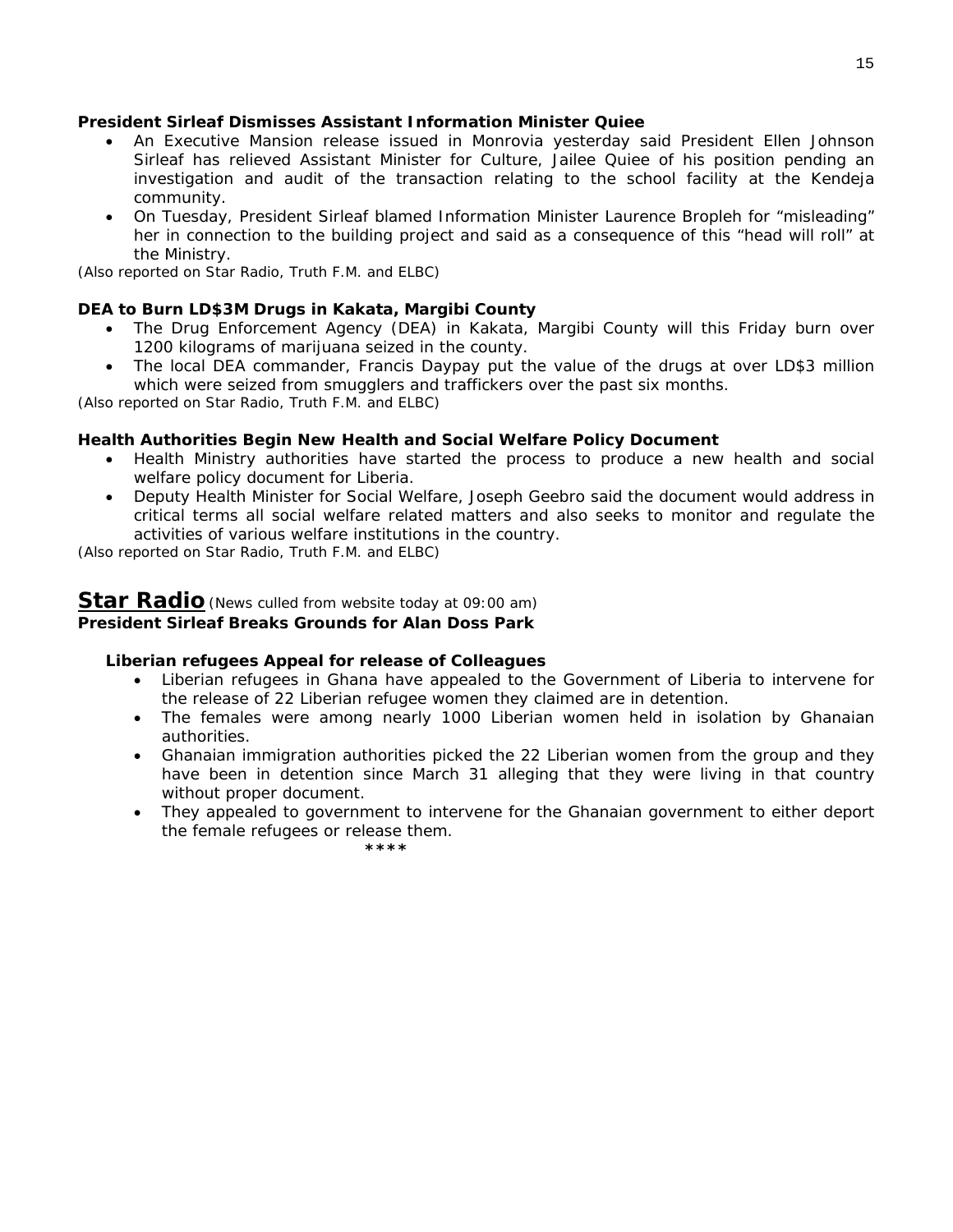Voice of America Friday, 11 April 2008

### **Liberia's Truth Commission Under Siege**

By James Butty Washington, D.C.

The Liberia Truth and Reconciliation Commission (TRC), charged with investigating crimes committed during the country's civil war, is claiming that elements in higher places of society are trying to discredit its work. But TRC chairman Jerome Verdier told a news conference in Monrovia Thursday that all those who committed crimes during Liberia's civil war from 1979 to 2003 would be brought before the commission irrespective of their status.

The latest episode stemmed from an allegation that the commission or one of its members might have bribed a witness to testify that Liberian singing sensation Sundaygar Dearboy committed war crimes while he was a member of Charles Taylor's rebel National Patriotic Front of Liberia. Dearboy, who now works in President Ellen Johnson Sirleaf's government, admits being a rebel commander but denied committing atrocities.

John Stewart is a member of the Truth Commission. He told VOA the TRC believes there are some people in President Sirleaf's government who are working with Dearboy to thwart the commission's work by applying political and financial pressure.

"This press conference was prompted by stories surfacing in the media by a witness (David Sayweh) who had appeared before the TRC months earlier that his sister was gang raped on the orders of Sundaygar Dearboy, and she died as a consequence. Since that testimony, we have received reports that Mr. Sundaygar Dearboy had sent a team of people to the town in Grand Bassa County from which the boy comes. And this is being orchestrated by Mr. Dearboy and some of his supporters, some of whom work in high places because they fear that the TRC is uncovering things that they will not want to bring before the public," he said.

Stewart reiterated that there are some people in the Sirleaf government who are trying to discredit the work of the TRC.

"I'm not saying that it is the Liberian government as a government. But there are individuals within the government. You see, one must not lose sight of the fact that we have still lingering with us the cult of the presidency, and there are people who are trying to make themselves appear favorable in the eyes of the government or the president, that they are doing a good job in protecting the image of the government. The line they are pushing is that because the Sundaygar Dearboy had made songs which praise the president, therefore embarrassing Sundaygar Dearboy is tantamount to embarrassing the president, particularly so when Sundaygar Dearboy works at the Executive Mansion. I don't know whether he is still there because I understand that he has been withdrawn. I'm not sure," he said.

Stewart said the commission is not out to embarrass anybody, but that it was committed to bring to justice all those who played a leading role in the Liberian civil war from 1979 to 2003 irrespective of the status.

He said Dearboy, who has admitted being a part of Charles Taylor's rebel movement must face the consequences of his past actions.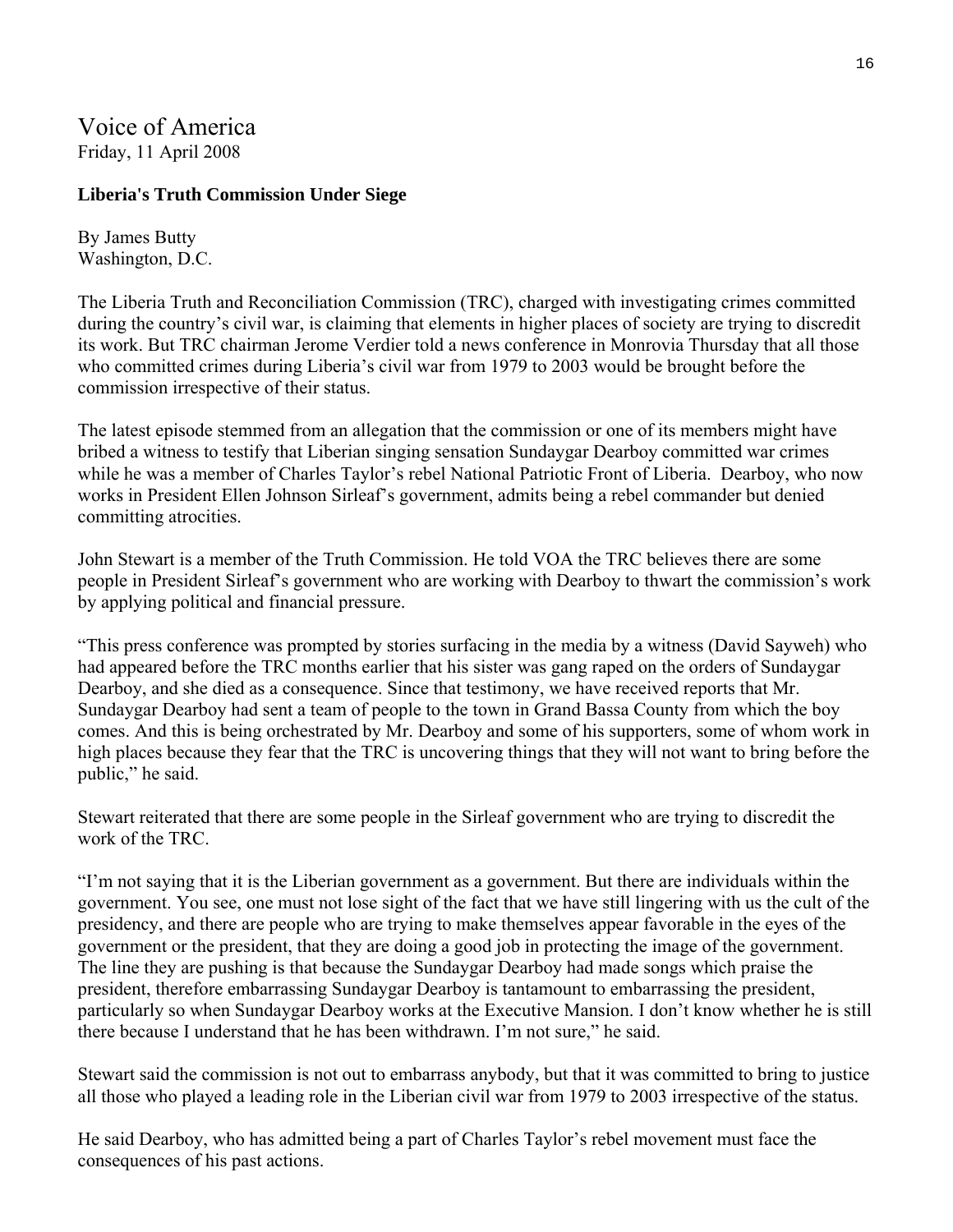"He was a commander in the National Patriotic Front. He has not denied that. There are scores of villagers who have affirmed, who have appeared from his own village before the TRC affirming yes indeed Sundaygar Dearboy did commit atrocities. So all of this is designed to bring the TRC into disrepute to stop its work because they know that on the TRC there are people who are committed to seeing to it that the mandate of the TRC is fulfilled, that the TRC is looking at not only crimes against humanity but we are also looking at economic crimes," he said.

Stewart said Dearboy showered David Sayweh, the one had previously testified against Dearboy with money and gifts to recant his story. But commissioner Stewart said Sayweh could be charged with perjury.

"He took an oath and he is saying in his letter that he is lying and alleging that Commissioner Massa Washington gave him money to induce that (his previous) statement which is a preposterous statement, a lie. The commission does have powers of contempt, and as I told you this young man, David Sayweh, testified to the commission under oath. Now that he has written a letter saying that he has lied, he's subject to a charge of perjury, and the commission would not hesitate employ all means at its disposal, including charging with perjury," Stewart said.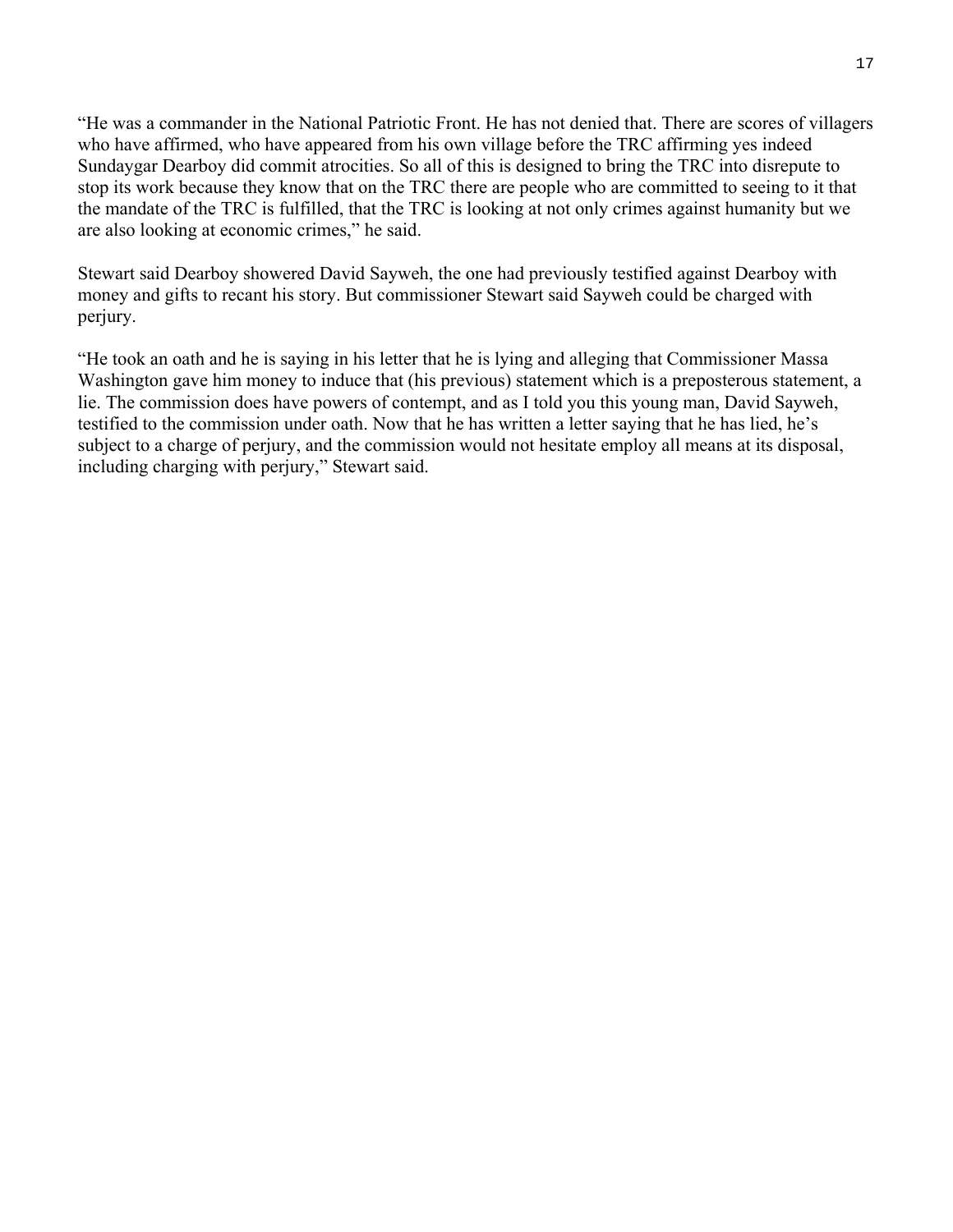# **Uganda rebels delay peace signing**

## **The leader of Uganda's rebel Lord's Resistance Army (LRA) is refusing to sign a final peace deal until some key issues are clarified, officials say.**

Joseph Kony was expected to come out of hiding to sign the deal in a ceremony in southern Sudan on Thursday.

But he did not appear. His chief negotiator later resigned, calling the whole process into question.

The Ugandan-LRA conflict has cost tens of thousands of lives and is notorious for atrocities against children.

Two million people have been displaced in the conflict, which has lasted for more than 20 years, and during which the LRA has allegedly abducted thousands of children to serve as child soldiers.

### **Communication breakdown**

News agencies reported that Mr Kony wanted further reassurances about the mechanisms that would be used to try LRA members for war crimes.

Mr Kony, who has been in hiding since an arrest warrant was issued against him and two of his top commanders by the International Criminal Court (ICC), has been reluctant to emerge from the jungle until those indictments are lifted.

LRA negotiators have already said their fighters will not disarm unless the ICC arrest warrants are removed and they can be tried on war crimes charges in Uganda instead.

Announcing the delay to the signing, South Sudan's Vice-President Riak Machar sounded upbeat, and said he hoped it would still happen before the end of the week.

But the resignation of rebel chief negotiator David Matsanga threw some doubt on proceedings.

He admitted he had not spoken to Mr Kony in four days.

Dr Matsanga has signed a number of interim deals on behalf of Mr Kony since he joined the LRA's peace team in January.

The BBC's Sarah Grainger in Nabanga, in southern Sudan, says those agreements have now been called into question as it seems there has been little communication between the various sections of the LRA.

### **Elaborate camp**

The signing ceremony was supposed to go ahead last week but was postponed at Mr Kony's request, when he told the southern Sudanese mediators he was too sick to attend.

The signing was rescheduled to take place on Thursday at a camp in the jungle town of Ri-Kwangba in southern Sudan.

Ugandan President Yoweri Museveni was then due to sign separately on Monday in southern Sudan's capital, Juba.

The signing was put off last week after Mr Kony said he was sick

The LRA are notorious for mutilating victims